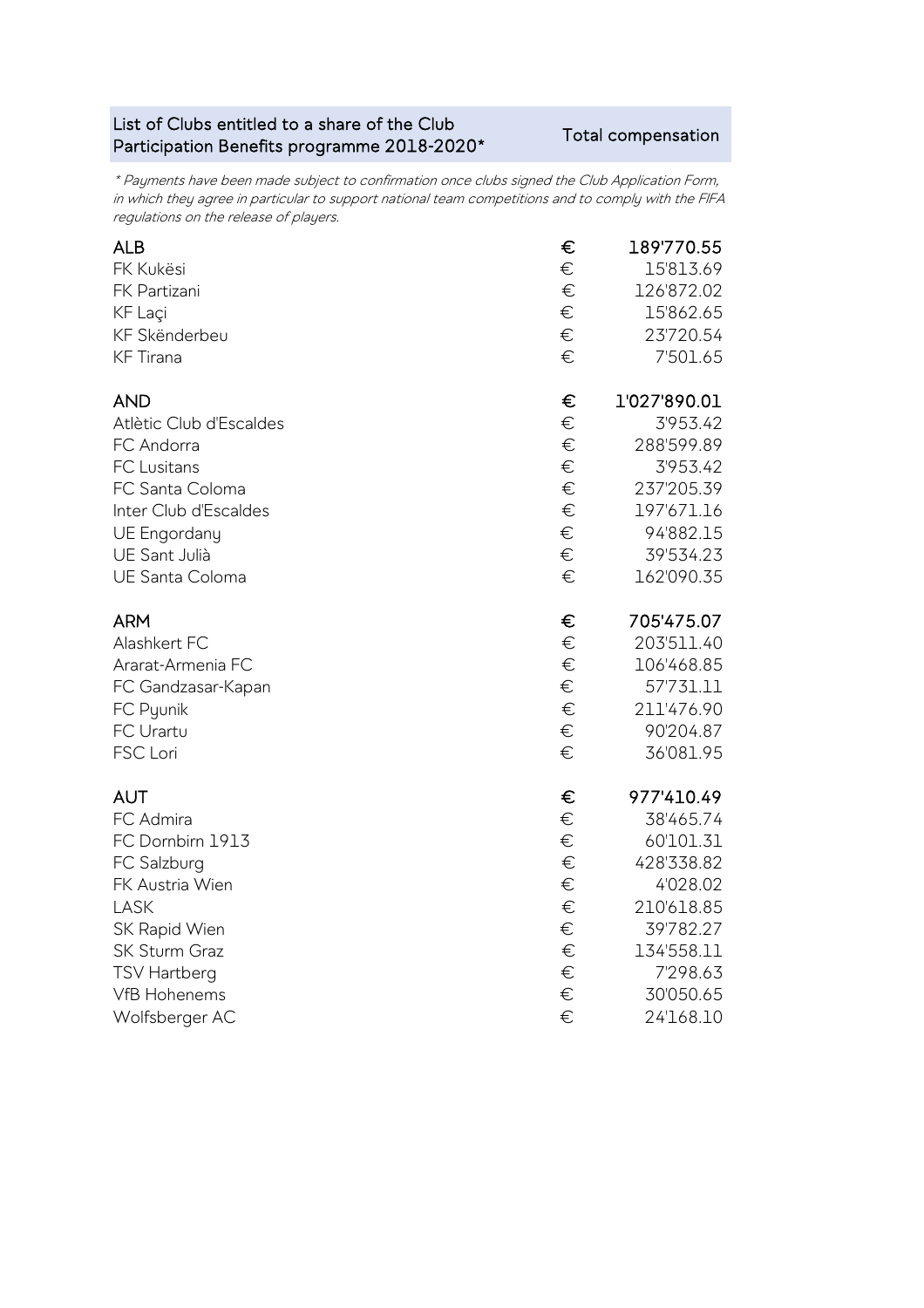| <b>AZE</b>                    | €     | 1'140'246.90 |
|-------------------------------|-------|--------------|
| Gabala SC                     | €     | 80'514.21    |
| Keşla FK                      | €     | 36'881.76    |
| Neftçi PFK                    | €     | 210'117.58   |
| <b>PFC</b> Zire               | €     | 19'585.77    |
| Qarabağ FK                    | €     | 439'170.38   |
| Sabah FK                      | €     | 88'895.90    |
| Sabail FK                     | €     | 172'144.67   |
| Sumgayit FC                   | €     | 64'651.56    |
| Zira PFC Baku                 | €     | 28'285.06    |
| <b>BEL</b>                    | €     | 4'066'859.25 |
| Beerschot VAC                 | €     | 18'194.73    |
| Cercle Brugge KSV             | $\in$ | 7'762.44     |
| Club Brugge                   | €     | 1'066'387.13 |
| <b>KAA Gent</b>               | €     | 827'741.60   |
| <b>KAS Eupen</b>              | €     | 10'824.58    |
| <b>KRC Genk</b>               | €     | 595'848.08   |
| <b>KSC Lokeren OV</b>         | €     | 111'858.04   |
| <b>KV Kortrijk</b>            | €     | 289'946.00   |
| KV Oostende                   | €     | 258'622.17   |
| Mouscron-Peruwelz             | €     | 74'659.39    |
| Oud-Heverlee Leuven           | €     | 11'336.26    |
| R. Standard de Liège          | €     | 172'635.87   |
| Royal Antwerp FC              | €     | 64'348.04    |
| Royal Excelsior Virton        | €     | 134'149.26   |
| <b>RSC Anderlecht</b>         | €     | 152'670.28   |
| Sporting du Pays de Charleroi | €     | 235'138.85   |
| Waasland Beveren              | €     | 34'736.52    |
| <b>BIH</b>                    | €     | 142'794.40   |
| FK Sarajevo                   | €     | 114'598.29   |
| FK Željezničar                | €     | 24'168.10    |
| NK Široki Brijeg              | €     | 4'028.02     |
| <b>BLR</b>                    | €     | 1'038'429.51 |
| FC BATE Borisov               | €     | 421'306.82   |
| FC Dinamo Minsk               | €     | 94'373.67    |
| FC Dnyapro Mogilev            | €     | 28'865.56    |
| FC Dynamo Brest               | €     | 202'248.80   |
| FC Minsk                      | €     | 39'665.50    |
| FC Shakhtyor Soligorsk        | €     | 192'043.59   |
| <b>FC Slutsk</b>              | €     | 7'490.70     |
| FC Torpedo-Zhodino            | €     | 14'981.39    |
| <b>FC Vitebsk</b>             | €     | 26'217.44    |
| Isloch Minskyi Rayon          | €     | 11'236.04    |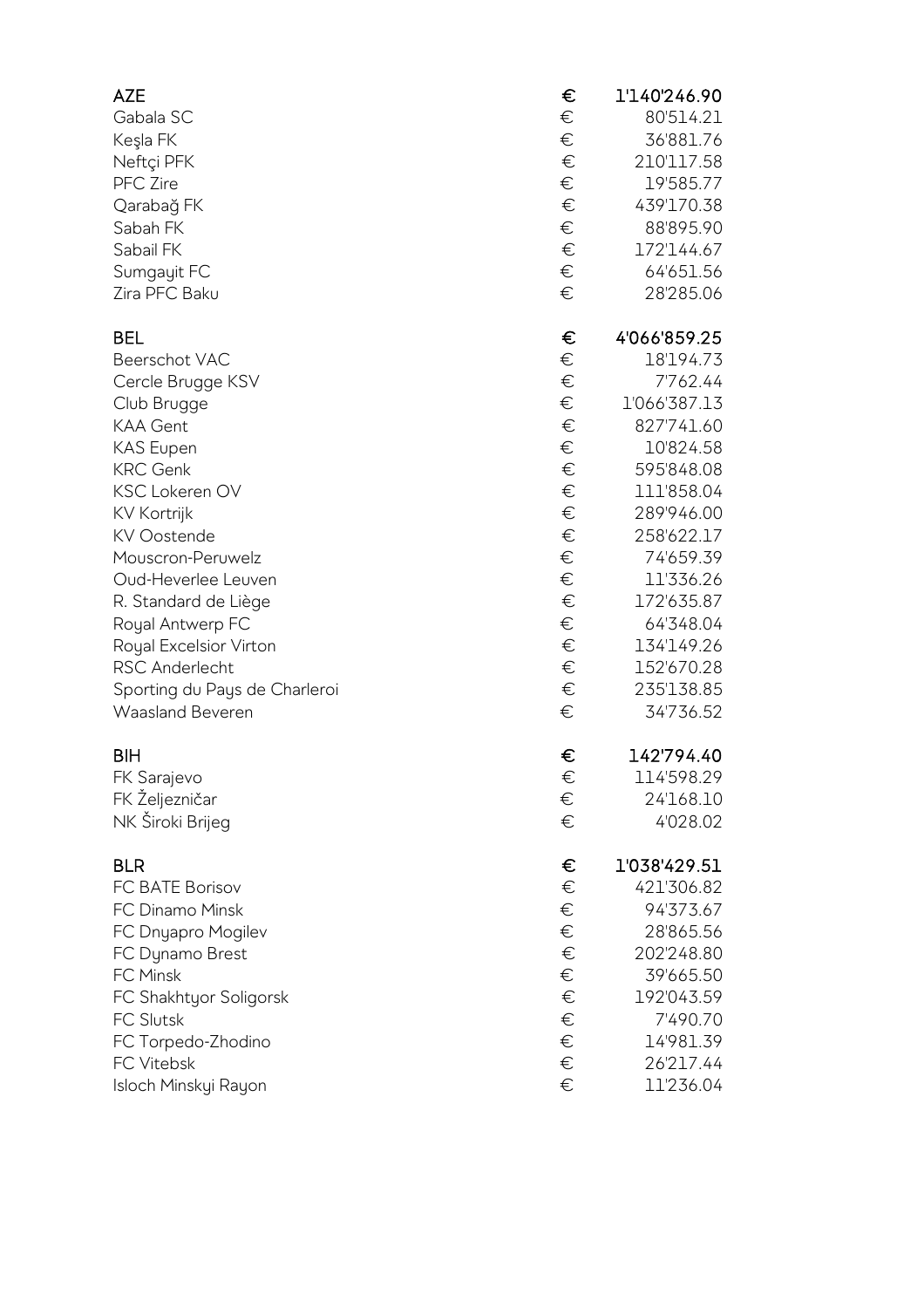| <b>BUL</b>                           | € | 1'129'120.59 |
|--------------------------------------|---|--------------|
| FC CSKA 1948 Sofia                   | € | 3'734.43     |
| FC Dunav Ruse                        | € | 33'609.86    |
| FC Etar Veliko Tarnovo               | € | 45'529.01    |
| PFC Arda Kardzhali 1924              | € | 25'509.83    |
| PFC Beroe 1916                       | € | 82'515.37    |
| <b>PFC Botev Plovdiv</b>             | € | 70'954.15    |
| PFC Cherno More Varna                | € | 100'829.58   |
| PFC CSKA-Sofia                       | € | 178'337.77   |
| PFC Levski Sofia                     | € | 128'994.92   |
| PFC Lokomotiv Plovdiv 1926           | € | 33'609.86    |
| PFC Ludogorets 1945                  | € | 343'338.38   |
| PFC Slavia Sofia                     | € | 82'157.43    |
| <b>CRO</b>                           | € | 1'693'307.65 |
| <b>GNK Dinamo</b>                    | € | 1'051'110.83 |
| HNK Hajduk Plc. Split                | € | 181'699.80   |
| HNK Rijeka s.d.d.                    | € | 153'204.03   |
| NK Inter-Zaprešić                    | € | 11'896.99    |
| NK Istra 1961 j.s.c.                 | € | 30'132.18    |
| NK Lokomotiva Zagreb                 | € | 59'423.74    |
| NK Osijek s.d.d.                     | € | 194'604.03   |
| NK Varaždin                          | € | 11'236.04    |
| <b>CYP</b>                           | € | 2'036'138.99 |
| AC Omonia                            | € | 188'716.26   |
| <b>AEK Larnaca FC</b>                | € | 222'165.83   |
| AEL Limassol FC                      | € | 128'568.98   |
| AEP Paphos FC                        | € | 203'079.55   |
| Alki Oroklini                        | € | 71'359.84    |
| ANORTHOSIS Famagusta F.C             | € | 243'309.17   |
| APOEL FC                             | € | 255'255.36   |
| Apollon Limassol FC                  | € | 204'596.09   |
| Athletic Club Nea Salamina Famagusta | € | 74'927.83    |
| Doxa Katokopia FC                    | € | 112'936.10   |
| Enosis Athletic Union of Paralimni   | € | 86'275.05    |
| Ermis Aradippou FC                   | € | 21'407.95    |
| Ethnikos Achnas FC                   | € | 10'684.21    |
| Olympiakos Nicosia F.C               | € | 28'543.94    |
| Omonoia FC                           | € | 184'312.83   |
|                                      |   |              |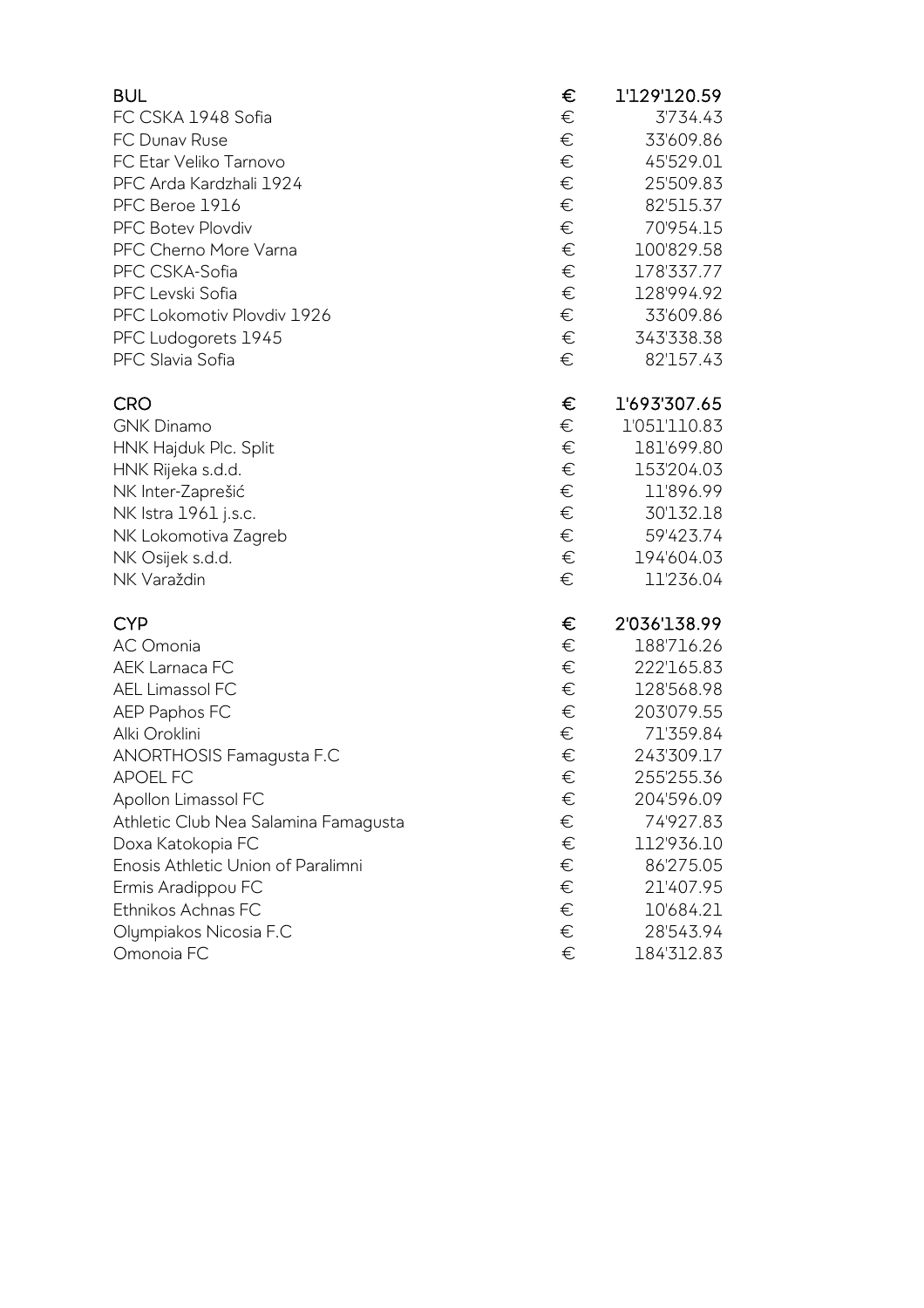| <b>CZE</b>                 | €     | 2'279'485.58  |
|----------------------------|-------|---------------|
| AC Sparta Praha            | €     | 449'955.69    |
| FC Baník Ostrava           | €     | 14'500.86     |
| FC Slovan Liberec          | €     | 237'184.70    |
| FC Viktoria Plzeň          | €     | 295'873.68    |
| FC Zlín                    | €     | 11'680.02     |
| FK Jablonec                | €     | 230'466.14    |
| FK Mladá Boleslav          | $\in$ | 28'945.10     |
| FK Teplice                 | $\in$ | 24'554.17     |
| SK Sigma Olomouc           | $\in$ | 92'156.41     |
| SK Slavia Praha            | €     | 894'168.81    |
| <b>DEN</b>                 | €     | 2'679'972.88  |
| Aalborg BK                 | €     | 6'961.46      |
| <b>AC Horsens</b>          | €     | 71'370.30     |
| <b>BK Fremad Amager</b>    | €     | 52'588.64     |
| Brøndby IF                 | €     | 140'910.14    |
| Esbjerg fB                 | €     | 365'298.44    |
| F.C. København             | $\in$ | 1'136'269.44  |
| FC Midtjylland             | €     | 505'771.76    |
| FC Nordsjælland            | €     | 23'255.50     |
| <b>FC Roskilde</b>         | €     | 7'382.76      |
| Hobro IK                   | $\in$ | 36'081.95     |
| Næstved BK                 | $\in$ | 15'025.33     |
| Odense BK                  | $\in$ | 27'845.85     |
| Randers FC                 | €     | 19'466.70     |
| SønderjyskE                | $\in$ | 3'691.38      |
| Vejle BK                   | $\in$ | 234'520.41    |
| Vendsyssel FF              | $\in$ | 11'384.53     |
| Viborg FF                  | €     | 22'148.28     |
|                            |       |               |
| <b>ENG</b>                 | €     | 47'010'899.79 |
| Abingdon United            | €     | 28'830.75     |
| <b>Accrington Stanley</b>  | $\in$ | 15'499.64     |
| AFC Bournemouth            | $\in$ | 783'415.96    |
| Alfreton Town FC           | $\in$ | 12'356.04     |
| Arsenal FC                 | $\in$ | 1'355'802.43  |
| Aston Villa FC             | $\in$ | 1'212'505.52  |
| <b>Barnsley FC</b>         | €     | 224'413.42    |
| <b>Blackburn Rovers FC</b> | €     | 146'095.17    |
| <b>Blackpool FC</b>        | $\in$ | 44'169.28     |
| <b>Bolton Wanderers FC</b> | $\in$ | 36'240.48     |
| <b>Brentford FC</b>        | $\in$ | 1'179'431.75  |
| Brighton & Hove Albion     | €     | 1'463'384.24  |
| <b>Bristol City FC</b>     | €     | 561'124.57    |
| <b>Bristol Rovers FC</b>   | €     | 171'141.40    |
| <b>Burnley FC</b>          | $\in$ | 556'632.98    |
| <b>Burton Albion FC</b>    | $\in$ | 72'846.94     |
| Cambridge United           | $\in$ | 7'135.98      |
| Charlton Athletic FC       | $\in$ | 339'606.31    |
| Chelsea FC                 | €     | 5'099'795.04  |
|                            |       |               |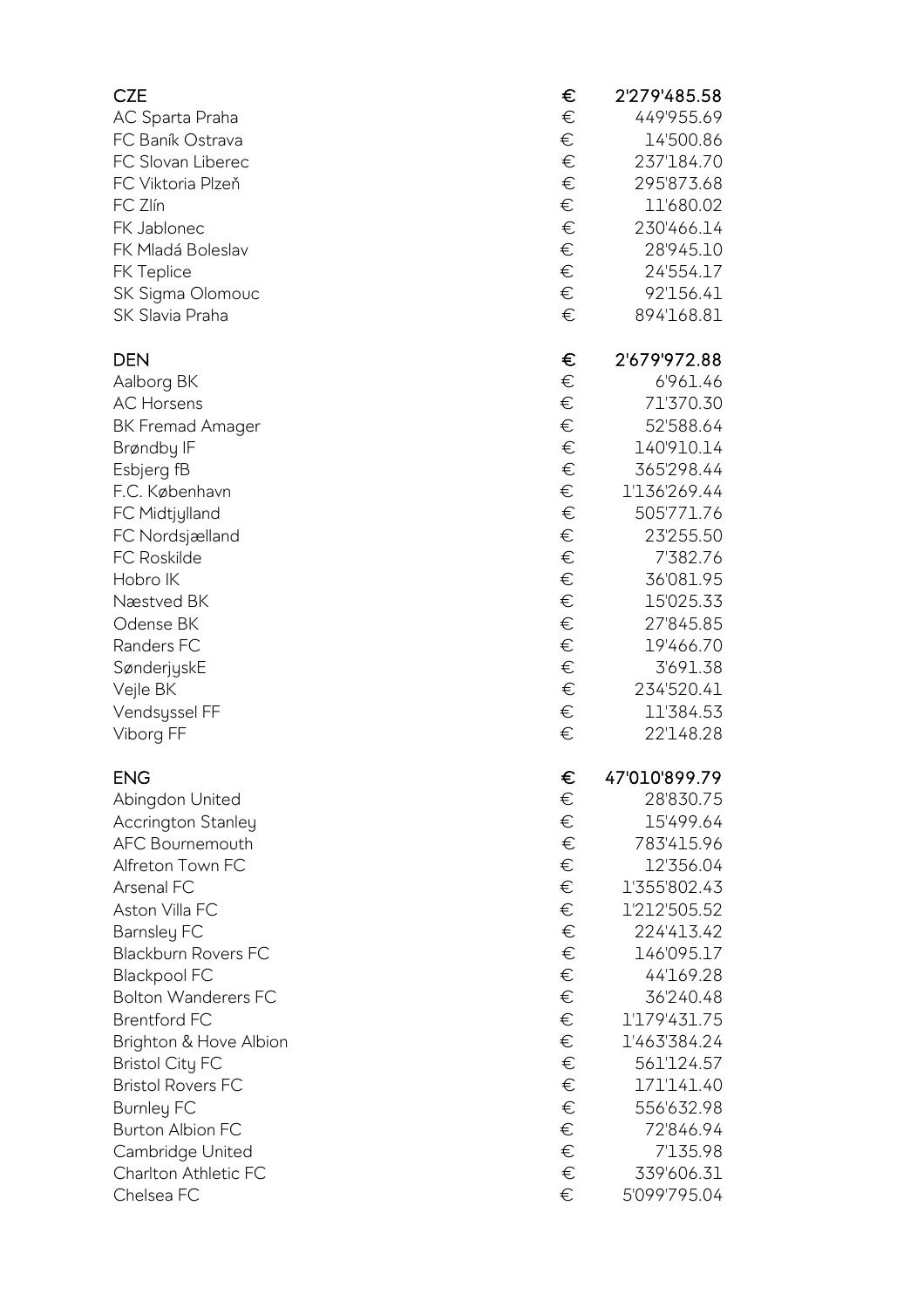| <b>Colchester United</b>     | €     | 20'941.29    |
|------------------------------|-------|--------------|
| Crawley Town                 | €     | 10'470.65    |
| Crystal Palace FC            | €     | 1'252'890.35 |
| Darlington FC                | €     | 12'356.04    |
| Derby County FC              | €     | 527'653.95   |
| Everton                      | €     | 1'488'224.28 |
| FC Hereford                  | €     | 28'830.75    |
| Fulham FC                    | $\in$ | 652'478.26   |
| Huddersfield Town FC         | €     | 101'480.60   |
| Hull City                    | €     | 140'271.41   |
| Ipswich Town FC              | €     | 76'504.64    |
| Leeds United                 | €     | 1'923'997.51 |
| Leicester City FC            | €     | 2'202'583.31 |
| Lincoln City FC              | €     | 23'204.87    |
| Liverpool FC                 | €     | 2'741'484.71 |
| Luton Town FC                | $\in$ | 753'630.02   |
| Manchester City FC           | €     | 4'547'254.96 |
| Manchester United            | €     | 3'103'590.21 |
| Manchester United FC         | $\in$ | 344'500.08   |
| Middlesbrough FC             | €     | 240'763.53   |
| Millwall FC                  | $\in$ | 169'498.98   |
| Newcastle United FC          | €     | 1'052'066.52 |
| Norwich City FC              | €     | 1'014'201.89 |
| Nottingham Forest FC         | $\in$ | 239'944.72   |
| <b>Ossett United</b>         | €     | 20'593.39    |
| Oxford United                | €     | 24'092.33    |
| Portsmouth FC                | €     | 40'066.79    |
| Preston North End FC         | €     | 94'563.76    |
| Queens Park Rangers FC       | $\in$ | 388'890.65   |
| Reading FC                   | €     | 150'154.88   |
| Rotherham United FC          | €     | 58'043.02    |
| Scunthorpe United FC         | €     | 9'281.95     |
| Sheffield United FC          | €     | 967'918.04   |
| Sheffield Wednesday FC       | €     | 122'008.27   |
| Southampton FC               | €     | 1'154'464.70 |
| Southend United FC           | €     | 28'543.94    |
| Stoke City FC                | $\in$ | 699'606.57   |
| Sunderland AFC               | €     | 118'023.76   |
| Tottenham Hotspur            | €     | 1'881'774.53 |
| Tottenham Hotspur FC         | $\in$ | 517'648.45   |
| Watford FC                   | €     | 574'353.68   |
| West Bromwich Albion FC      | $\in$ | 390'204.70   |
| West Didsbury & Chorlton AFC | €     | 57'661.50    |
| West Ham United FC           | €     | 1'565'736.77 |
| Wigan Athletic FC            | €     | 69'357.95    |
| Wolverhampton Wanderers FC   | €     | 2'081'349.19 |
| Yeovil Town FC               | €     | 17'309.58    |

| € | 20'941.29    |
|---|--------------|
| € | 10'470.65    |
|   |              |
| € | 1'252'890.35 |
| € | 12'356.04    |
| € | 527'653.95   |
| € | 1'488'224.28 |
| € | 28'830.75    |
| € | 652'478.26   |
| € | 101'480.60   |
| € | 140'271.41   |
| € | 76'504.64    |
| € | 1'923'997.51 |
| € | 2'202'583.31 |
|   |              |
| € | 23'204.87    |
| € | 2'741'484.71 |
| € | 753'630.02   |
| € | 4'547'254.96 |
| € | 3'103'590.21 |
| € | 344'500.08   |
| € | 240'763.53   |
| € | 169'498.98   |
| € | 1'052'066.52 |
| € | 1'014'201.89 |
| € | 239'944.72   |
| € | 20'593.39    |
| € | 24'092.33    |
|   |              |
| € | 40'066.79    |
| € | 94'563.76    |
| € | 388'890.65   |
| € | 150'154.88   |
| € | 58'043.02    |
| € | 9'281.95     |
| € | 967'918.04   |
| € | 122'008.27   |
| € | 1'154'464.70 |
| € | 28'543.94    |
| € | 699'606.57   |
| € | 118'023.76   |
| € | 1'881'774.53 |
| € | 517'648.45   |
| € | 574'353.68   |
| € |              |
|   | 390'204.70   |
| € | 57'661.50    |
| € | 1'565'736.77 |
| € | 69'357.95    |
| € | 2'081'349.19 |
| € | 17'309.58    |
|   |              |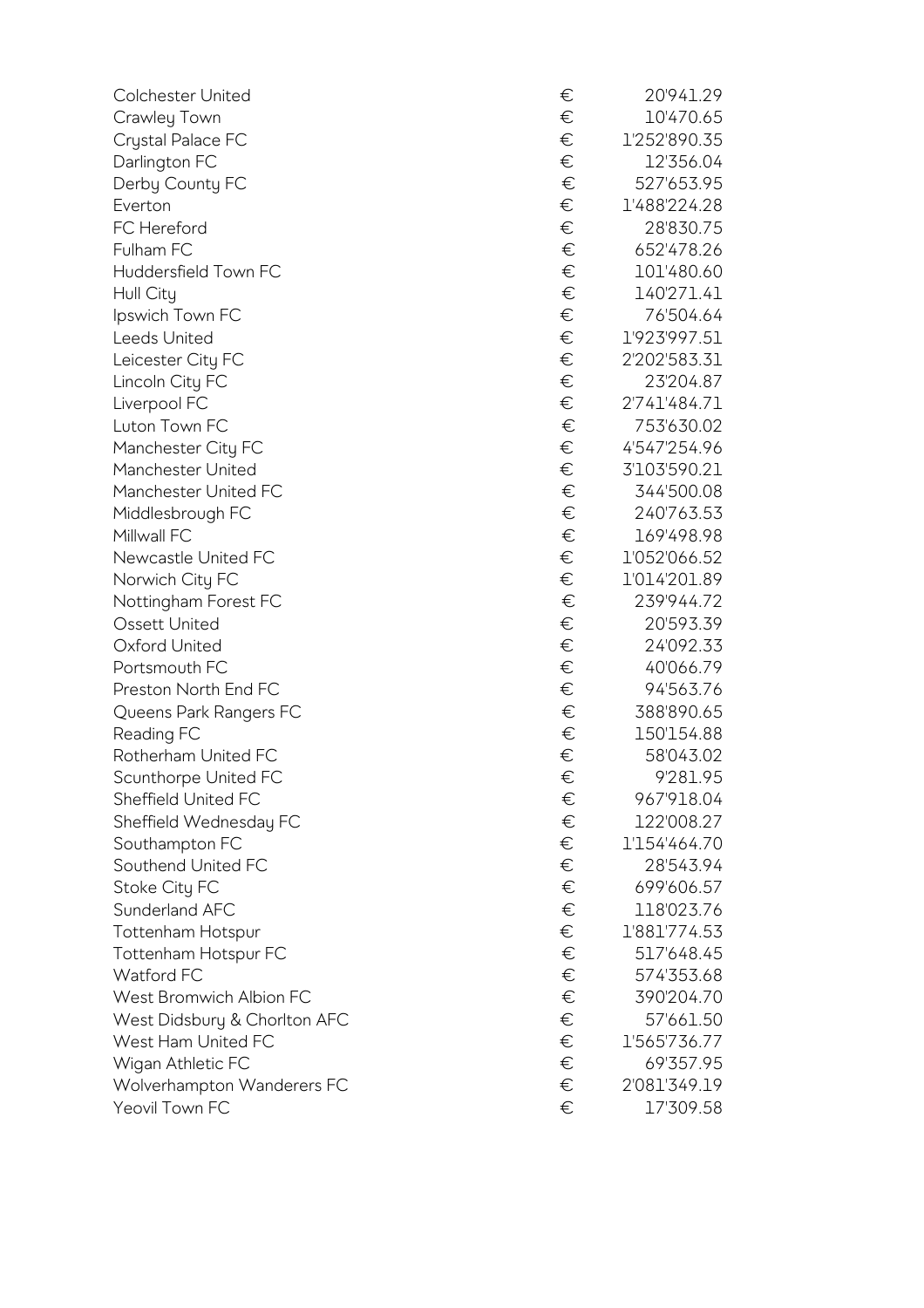| <b>ESP</b>                | €     | 14'626'276.61 |
|---------------------------|-------|---------------|
| AD Alcorcon               | €     | 4'040.72      |
| Albacete Balompié         | €     | 47'738.07     |
| Algeciras CF              | €     | 3'953.42      |
| Athletic Club             | €     | 371'135.93    |
| Atlético de Monzón        | €     | 43'487.65     |
| CD Lugo                   | €     | 40'428.68     |
| CD Tenerife               | €     | 21'461.87     |
| Club Atlético de Madrid   | $\in$ | 2'239'539.30  |
| Club Atlético Osasuna     | €     | 240'795.79    |
| Club Deportivo Leganés    | €     | 116'834.30    |
| Deportivo Alavés          | €     | 58'560.43     |
| <b>EC Granollers</b>      | €     | 79'068.46     |
| FC Barcelona              | €     | 2'850'056.77  |
| FC Girona                 | €     | 3'953.42      |
| FC Santboià               | €     | 39'534.23     |
| Getafe C.F.               | €     | 245'923.78    |
| Granada Club de Futbol    | €     | 218'094.21    |
| Levante Unión Deportiva   | €     | 305'395.30    |
| Málaga CF                 | €     | 32'478.11     |
| Rayo Vallecano de Madrid  | €     | 246'301.67    |
| RC Celta de Vigo          | €     | 324'396.20    |
| RC Deportivo La Coruña    | €     | 14'192.90     |
| RCD Espanyol de Barcelona | €     | 19'951.85     |
| <b>RCD Mallorca</b>       | €     | 426'957.61    |
| Real Betis Balompié       | €     | 314'891.79    |
| <b>Real Madrid CF</b>     | $\in$ | 2'225'933.20  |
| Real Oviedo               | €     | 28'380.08     |
| Real Sociedad de Fútbol   | €     | 685'791.91    |
| Real Sporting de Gijón    | €     | 38'465.74     |
| Real Valladolid CF        | €     | 63'163.11     |
| Real Zaragoza             | €     | 27'253.38     |
| SD Eibar                  | €     | 50'657.42     |
| SD Huesca                 | $\in$ | 155'292.11    |
| Sevilla FC                | $\in$ | 1'020'239.76  |
| UA Horta                  | $\in$ | 23'720.54     |
| <b>UD</b> Almería         | $\in$ | 7'786.68      |
| Valencia CF               | €     | 1'312'144.86  |
| <b>Villarreal CF</b>      | €     | 678'275.34    |
| <b>EST</b>                | €     | 430'315.91    |
| <b>FC Flora Tallinn</b>   | €     | 311'019.46    |
| FCI Levadia               | €     | 73'662.50     |
| JK Narva Trans            | $\in$ | 33'356.86     |
| Nõmme Kalju FC            | €     | 12'277.08     |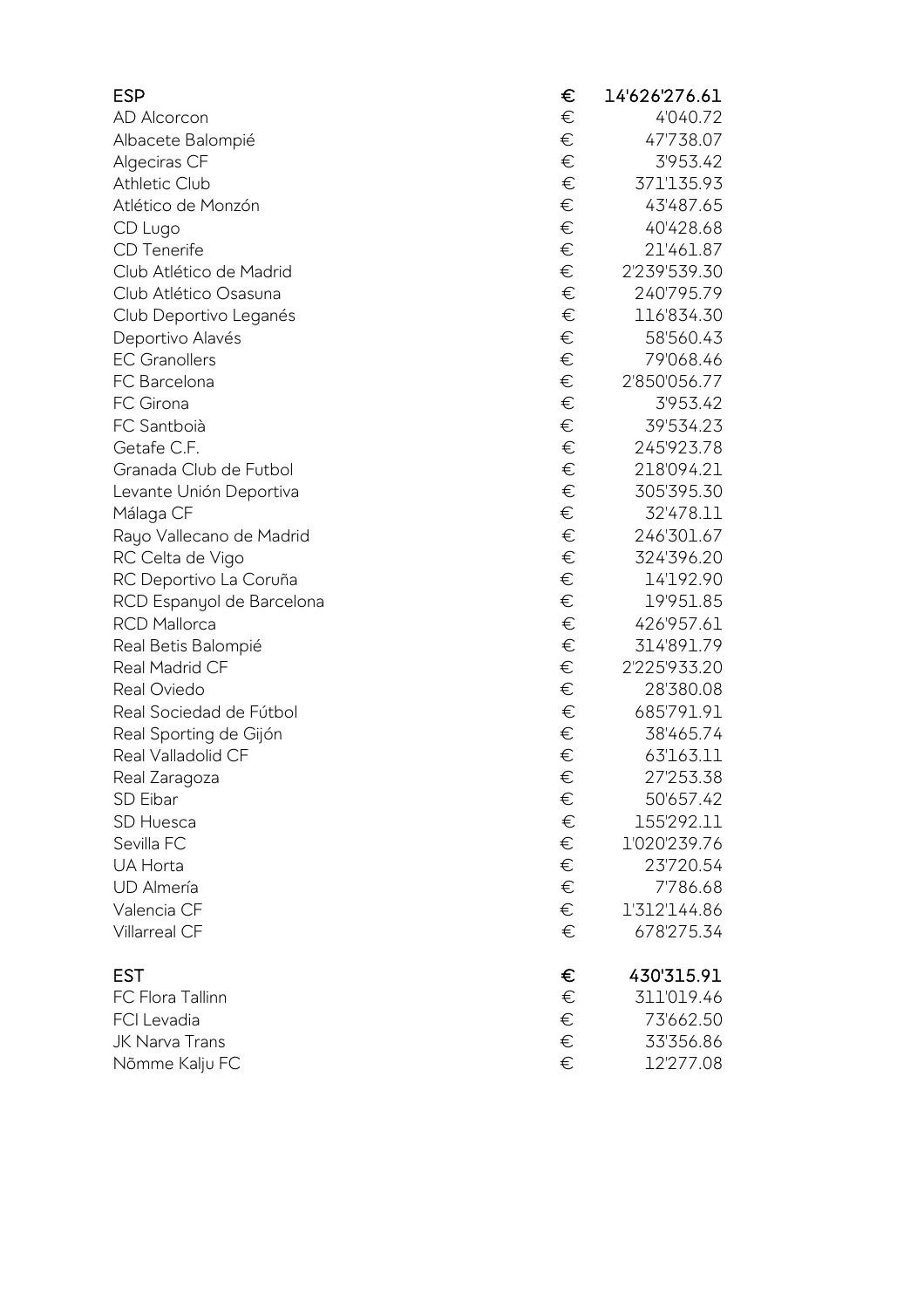| <b>FIN</b>                       | €     | 377'392.43              |
|----------------------------------|-------|-------------------------|
| FC Inter Turku                   | €     | 7'812.24                |
| FC Lahti                         | €     | 59'208.87               |
| <b>HJK Helsinki</b>              | €     | 131'368.52              |
| <b>KPV Kokkola</b>               | €     | 11'896.99               |
| KuPS Kuopio                      | €     | 63'019.91               |
| PS Kemi Kings                    | €     | 24'554.17               |
| RoPS Rovaniemi                   | $\in$ | 14'192.90               |
| Seinäjoen Jalkapallokerho        | $\in$ | 48'969.40               |
| Vaasan Palloseura                | €     | 16'369.45               |
| <b>FRA</b>                       | €     | 9'133'144.01            |
| Amiens SC                        | €     | 67'355.34               |
| Angers SCO                       | €     | 17'368.26               |
| AS Monaco FC                     | €     | 830'939.35              |
| AS Nancy-Lorraine                | €     | 22'472.09               |
| AS Saint-Étienne                 | €     | 71'974.78               |
| Dijon Football Côte-d'Or         | €     | 33'484.47               |
| EA Guingamp                      | €     | 34'271.82               |
| ES Troyes Aube Champagne         | €     | 38'946.56               |
| FC Chambly                       | €     | 66'552.20               |
| FC Girondins de Bordeaux         | €     | 355'202.33              |
| FC Lorient                       | €     | 43'420.65               |
| FC Metz                          | €     | 55'170.94               |
| <b>FC Nantes</b>                 | €     | 92'898.01               |
| FC Sochaux-Montbéliard           | $\in$ | 4'028.02                |
| Grenoble Foot 38                 | €     | 31'146.73               |
| Le Havre AC                      | €     | 245'436.10              |
| <b>LOSC Lille</b>                | €     | 1'644'073.80            |
| Montpellier Hérault SC           | €     | 304'888.85              |
|                                  | €     |                         |
| Nîmes Olympique SC               |       | 45'457.44<br>642'638.28 |
| <b>OGC Nice</b>                  | €     |                         |
| Olympique de Marseille           | €     | 710'503.98              |
| Olympique Lyonnais               | €     | 1'249'708.17            |
| Paris Saint-Germain              | $\in$ | 1'644'088.77            |
| Pau FC                           | €     | 34'619.16               |
| Racing Club de Strasbourg Alsace | €     | 348'889.10              |
| Stade de Reims                   | €     | 55'335.30               |
| Stade Rennais FC                 | €     | 344'926.80              |
| Toulouse FC                      | €     | 80'037.13               |
| <b>US Orleans</b>                | €     | 17'309.58               |
| <b>FRO</b>                       | €     | 664'870.70              |
| B36 Tórshavn                     | €     | 127'715.28              |
| HB Tórshavn                      | €     | 169'034.92              |
| KÍ Klaksvík                      | €     | 142'740.60              |
| NSÍ Runavík                      | €     | 75'126.63               |
| Skála Ítróttarfelag              | €     | 15'025.33               |
| Víkingur                         | €     | 135'227.94              |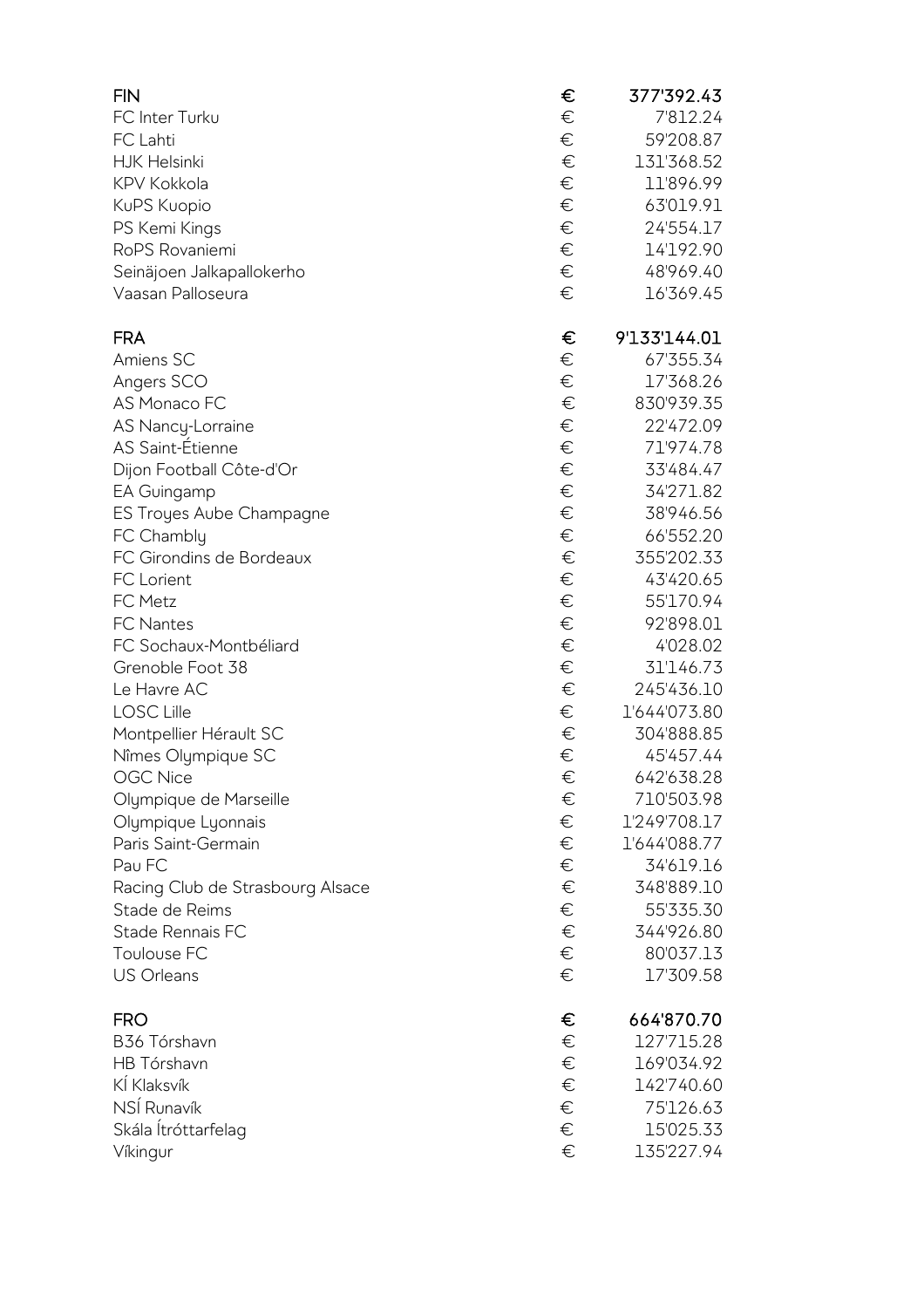| <b>GEO</b>                        | €     | 140'160.27    |
|-----------------------------------|-------|---------------|
| FC Dinamo Batumi                  | €     | 46'720.09     |
| FC Saburtalo                      | €     | 54'506.77     |
| FC Torpedo Kutaisi                | €     | 38'933.41     |
| <b>GER</b>                        | €     | 27'787'100.02 |
| 1. FC Dynamo Dresden              | €     | 32'224.13     |
| 1. FC Köln                        | €     | 338'621.14    |
| 1. FC Magdeburg                   | €     | 58'847.32     |
| 1. FC Nürnberg                    | $\in$ | 29'182.33     |
| 1. FC Union Berlin                | $\in$ | 294'743.43    |
| 1. FSV Mainz 05                   | €     | 1'184'036.39  |
| Bayer 04 Leverkusen               | €     | 1'456'692.64  |
| Borussia Dortmund                 | $\in$ | 3'265'240.14  |
| Borussia VfL 1900 Mönchengladbach | $\in$ | 2'849'576.57  |
| Chemnitzer FC                     | €     | 11'203.29     |
| <b>DSC Arminia Bielefeld</b>      | $\in$ | 37'563.32     |
| Eintracht Frankfurt               | $\in$ | 1'823'929.42  |
| FC Augsburg 1907                  | $\in$ | 1'363'124.19  |
| FC Bayern München                 | $\in$ | 3'746'812.32  |
| FC Erzgebirge Aue                 | €     | 72'669.47     |
| FC Ingolstadt 04                  | €     | 24'105.74     |
| FC St. Pauli                      | €     | 45'722.20     |
| <b>FK Pirmasens</b>               | $\in$ | 34'619.16     |
| Fortuna Düsseldorf 1895           | $\in$ | 374'241.31    |
| FC Schalke 04                     | €     | 672'514.98    |
| Hannover 96                       | €     | 68'094.25     |
| Hertha BSC Berlin                 | $\in$ | 1'029'143.26  |
| Holstein Kiel                     | €     | 8'056.03      |
| Hamburger SV                      | €     | 44'120.03     |
| Karlsruher SC                     | €     | 17'309.58     |
| RasenBallsport Leipzig            | €     | 2'734'295.56  |
| SC Paderborn 07                   | €     | 44'234.35     |
| SC Preußen Münster                | €     | 40'407.23     |
| Sport-Club Freiburg               | €     | 788'405.50    |
| SpVgg Greuther Fürth              | €     | 7'931.33      |
| SSV Jahn Regensburg               | €     | 54'655.67     |
| SV 07 Elversberg                  | €     | 25'964.37     |
| SV Darmstadt 1898                 | €     | 44'296.57     |
| SV Pullach                        | €     | 45'075.98     |
| SV Sandhausen                     | €     | 85'403.05     |
| SV Waldhof Mannheim               | €     | 38'946.56     |
| SV Werder Bremen                  | €     | 688'237.57    |
| TSG 1899 Hoffenheim               | €     | 1'934'007.92  |
| <b>VfB Stuttgart</b>              | €     | 624'273.26    |
| VfL Wolfsburg                     | €     | 1'748'572.46  |
|                                   |       |               |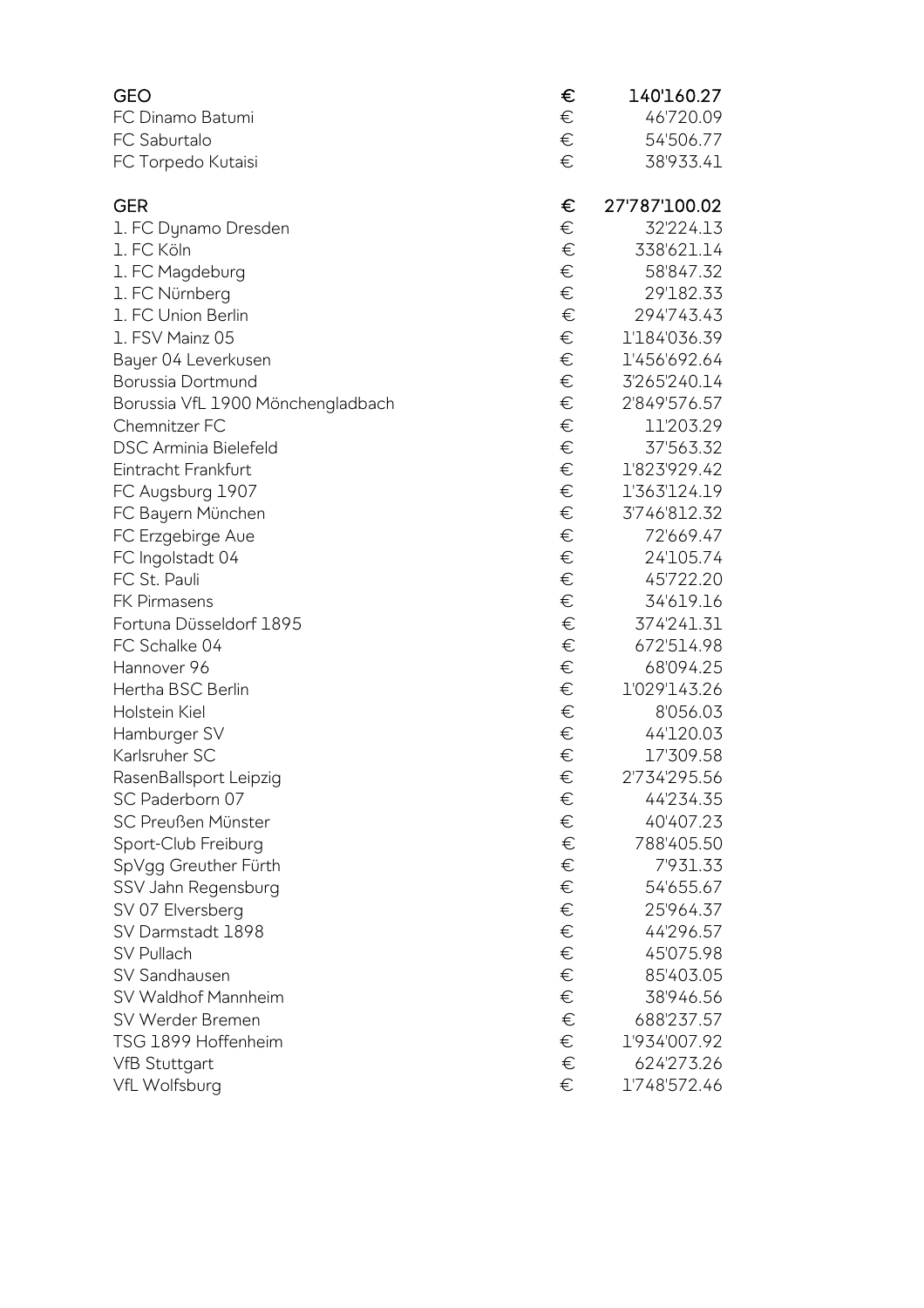| <b>GIB</b>                         | €      | 1'079'093.83                          |
|------------------------------------|--------|---------------------------------------|
| Boca Juniors Gibraltar FC          | €      | 20'593.39                             |
| Europa FC                          | €      | 238'883.37                            |
| FC Magpies                         | €      | 41'186.79                             |
| Gibraltar Phoenix FC               | €      | 49'424.14                             |
| Gibraltar United                   | €      | 90'610.93                             |
| Lincoln Red Imps FC                | €      | 473'648.06                            |
| Lynx FC                            | €      | 45'305.47                             |
| Mons Calpe Sports Club             | €      | 45'305.47                             |
| St Joseph's FC                     | €      | 74'136.22                             |
| <b>GRE</b>                         | €      | 1'766'624.92                          |
| <b>AEK Athens FC</b>               | €      | 229'436.17                            |
| Aris Thessaloniki FC               | €      | 115'938.19                            |
| Asteras Tripolis FC                | €      | 28'504.40                             |
| Atromitos FC                       | €      | 67'416.27                             |
| Larissa FC                         | €      | 176'644.34                            |
| Olympiacos FC                      | €      | 393'747.98                            |
| Panathinaikos FC                   | €      | 112'499.59                            |
| Panetolikos FC                     | €      | 19'828.31                             |
| Panionios F.C.                     | €      | 44'782.66                             |
| <b>PAOK FC</b>                     | €      | 530'368.70                            |
| PAS Giannina FC                    | €      | 47'458.30                             |
| <b>HUN</b>                         | €      | 3'103'996.11                          |
| <b>Budapest Honvéd FC</b>          | €      | 76'018.34                             |
| Debreceni VSC                      | €      | 19'004.59                             |
| Diósgyőr FC Kft                    | €      | 35'580.81                             |
| Fehérvár FC                        | €      | 959'125.58                            |
| Ferencvárosi TC                    | €      | 1'267'676.96                          |
| Mezőkövesd Zsóry Futball Club Kft. | €      | 122'712.42                            |
| <b>MTK Budapest</b>                | €      | 243'768.58                            |
| Paksi FC                           | €      | 126'513.34                            |
| Puskás Akadémia FC                 | €      | 22'631.97                             |
|                                    |        |                                       |
| Szombathelyi Haladás               | €      | 14'937.72                             |
| Újpest FC                          | €      | 194'687.68                            |
| Varda SE                           | €      | 13'736.29                             |
| Zalaegerszegi TE                   | €      | 7'601.83                              |
| <b>IRL</b>                         | €      | 63'239.34                             |
| <b>Bohemian FC</b>                 | $\in$  | 8'596.71                              |
| Shamrock Rovers FC                 | €      | 21'491.76                             |
| Waterford United FC                | €      |                                       |
| <b>ISL</b>                         | €      |                                       |
| Fimleikafélag Hafnarfjarðar        | €      | 33'150.87<br>324'982.23<br>127'715.28 |
| Grindavík                          | €      |                                       |
| <b>IBV</b>                         | €      | 33'806.98<br>30'050.65                |
| Valur<br>Víkingur R.               | €<br>€ | 103'878.27<br>29'531.05               |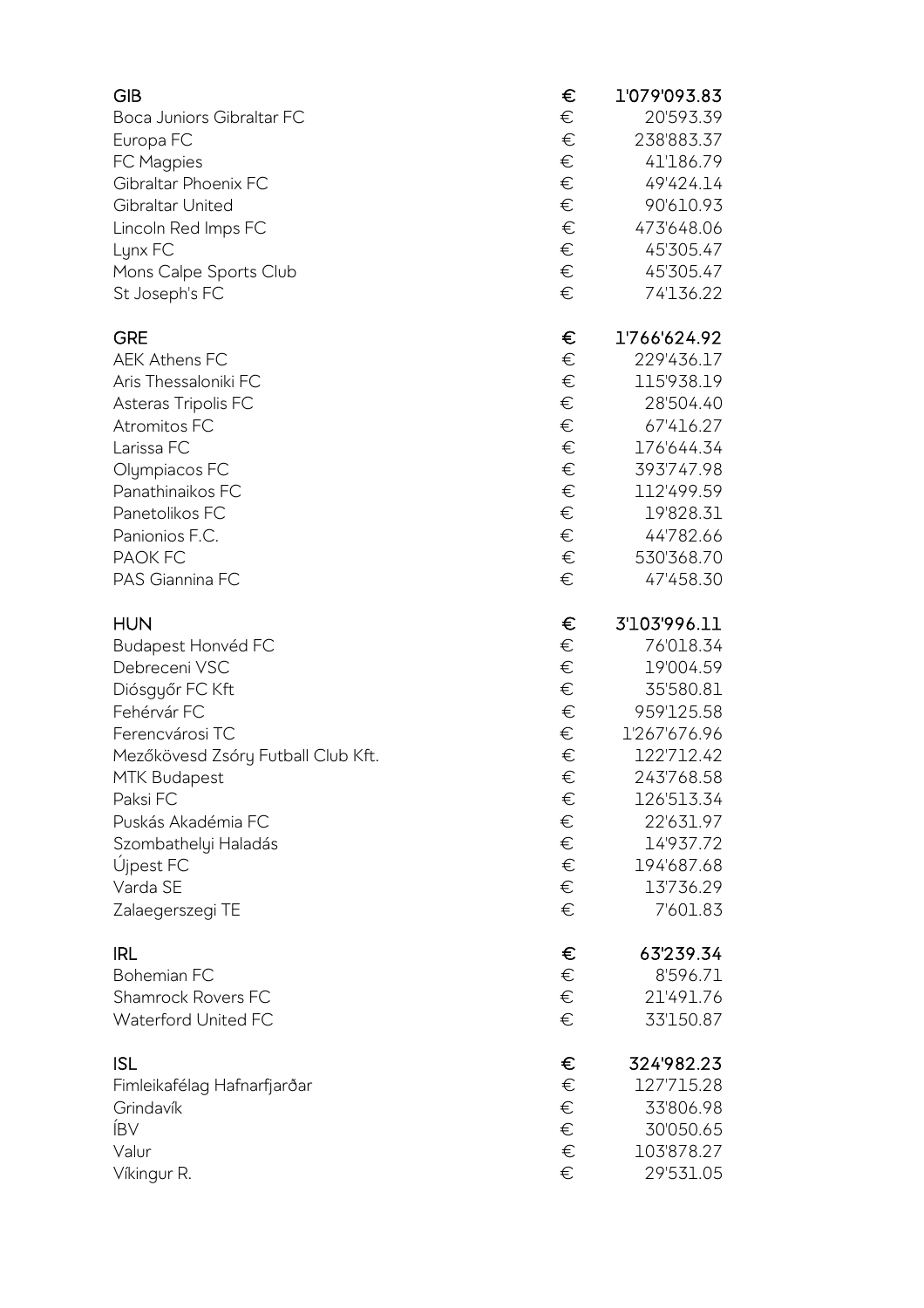| <b>ISR</b>                      | €     | 1'049'152.98  |
|---------------------------------|-------|---------------|
| Beitar Jerusalem FC             | €     | 24'168.10     |
| <b>Bnei Sakhnin FC</b>          | €     | 12'084.05     |
| Bnei Yehuda Tel-Aviv FC         | €     | 42'983.53     |
| Hapoel Beer-Sheva FC            | €     | 191'795.08    |
| Hapoel Hadera                   | €     | 8'056.03      |
| Hapoel Kiryat Shmona FC         | €     | 21'491.76     |
| Hapoel Tel-Aviv FC              | €     | 108'128.07    |
| Maccabi Haifa FC                | €     | 225'164.74    |
| Maccabi Netanya FC              | €     | 84'642.95     |
| Maccabi Petah Tikva FC          | €     | 8'056.03      |
| Maccabi Tel-Aviv FC             | $\in$ | 314'526.61    |
| <b>SC Ashdod</b>                | €     | 8'056.03      |
| <b>ITA</b>                      | €     | 27'520'218.27 |
| <b>AC Chievo Verona</b>         | €     | 49'834.53     |
| <b>AC Milan</b>                 | $\in$ | 1'617'020.71  |
| <b>AC</b> Perugia               | €     | 18'233.58     |
| <b>AC</b> Venezia               | €     | 7'931.33      |
| <b>ACF Fiorentina</b>           | €     | 551'926.21    |
| AS Roma                         | $\in$ | 1'627'891.04  |
| <b>ASD Riccione Calcio 1926</b> | €     | 14'153.69     |
| Atalanta BC                     | $\in$ | 2'933'614.03  |
| Benevento                       | €     | 187'285.62    |
| Bologna FC 1909                 | €     | 930'441.64    |
| <b>Brescia Calcio</b>           | €     | 560'224.67    |
| Cagliari Calcio                 | €     | 221'869.56    |
| Casarano                        | €     | 6'980.43      |
| Catanzaro                       | €     | 8'596.71      |
| Cosenza Calcio                  | €     | 19'816.07     |
| Cremonese                       | €     | 13'736.29     |
| Delfino Pescara 1936            | €     | 65'825.58     |
| Empoli FC                       | €     | 150'640.21    |
| F.C. Internazionale Milano      | €     | 2'671'090.97  |
| FC Crotone                      | €     | 90'568.47     |
| <b>Frosinone Calcio</b>         | €     | 21'937.95     |
| FYA Riccione F.N. SRL           | €     | 99'075.84     |
| Genoa CFC                       | €     | 644'458.84    |
| Hellas-Verona FC                | €     | 560'718.87    |
| Juventus Football Club          | €     | 3'836'596.10  |
| Marignanese                     | €     | 56'614.77     |
| Novara Calcio                   | €     | 35'384.23     |
| Parma FC                        | €     | 644'516.32    |
| Reggina Calcio                  | €     | 8'030.78      |
| S.S. Lazio                      | €     | 1'069'998.44  |
| S.S. Monopoli 1966              | €     | 35'384.23     |
| Salernitana Sport               | €     | 30'984.77     |
| San Marino Calcio               | €     | 88'460.57     |
| <b>SPAL Ferrara</b>             | $\in$ | 159'089.53    |
| <b>SSC Napoli</b>               | €     | 2'732'981.93  |
| Torino FC                       | €     | 1'468'919.76  |
|                                 |       |               |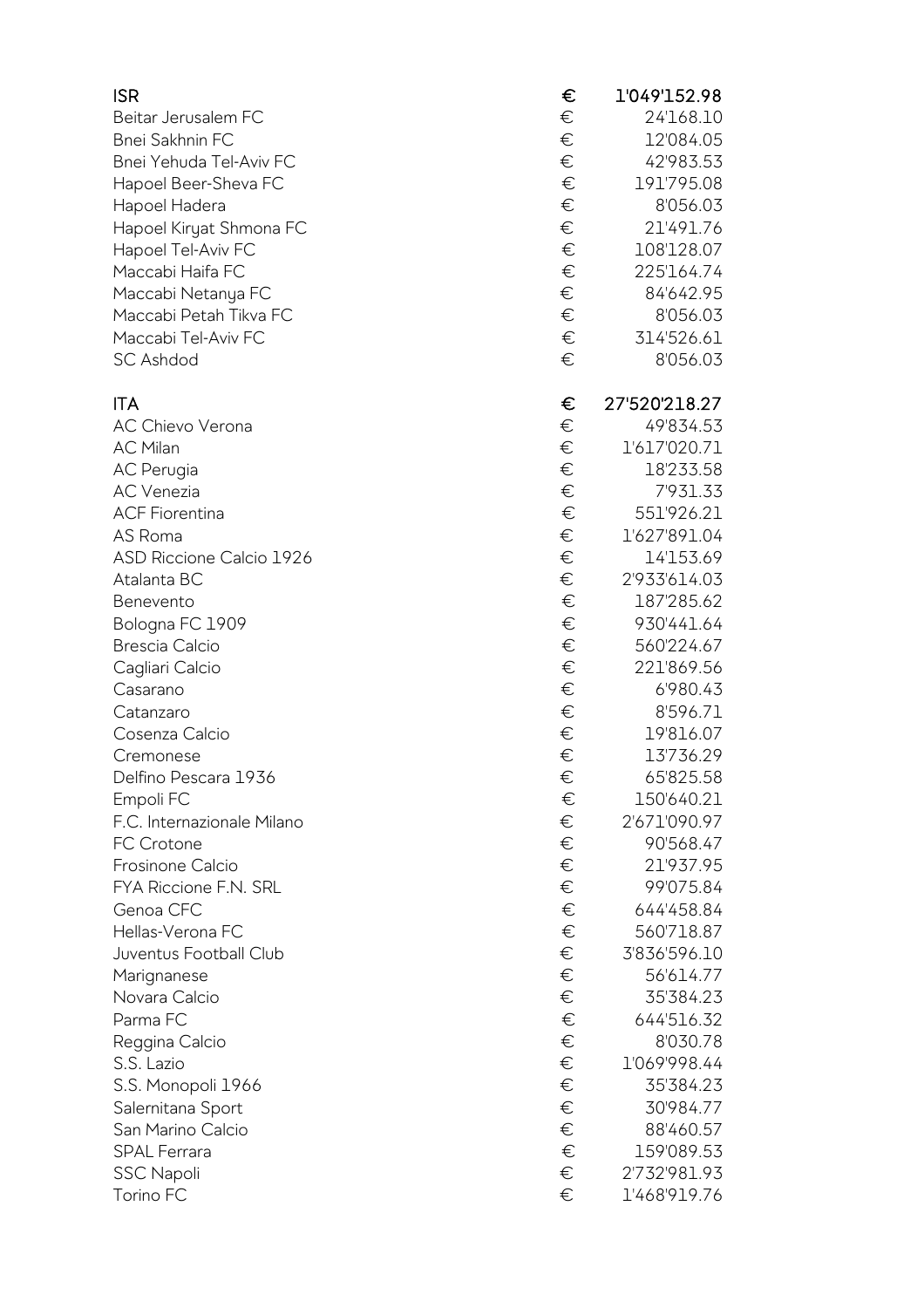| <b>Tropical Coriano</b>     | €     | 127'383.22   |
|-----------------------------|-------|--------------|
| U.C. Sampdoria              | €     | 1'310'576.82 |
| U.S. Pietracuta ASD         | €     | 176'921.15   |
| U.S. Vibonese Calcio        | €     | 21'230.54    |
| <b>Udinese Calcio</b>       | €     | 489'271.31   |
| US Casertana 1908           | €     | 8'596.71     |
| US Città di Palermo         | €     | 130'447.83   |
| US Lecce                    | €     | 230'149.52   |
| US Pistoiese 1921           | €     | 13'960.86    |
| US Sassuolo Calcio          | €     | 1'763'769.20 |
| Vis Novafeltria Calcio 2011 | €     | 7'076.85     |
| <b>KAZ</b>                  | €     | 1'987'159.46 |
| FC Aktobe                   | €     | 43'482.85    |
| FC Akzhayik Uralsk          | €     | 21'289.35    |
| FC Astana                   | $\in$ | 511'554.56   |
| FC Atyrau                   | €     | 14'555.79    |
| FC Irtysh                   | €     | 14'192.90    |
| FC Kairat Almaty            | $\in$ | 445'540.00   |
| FC Kaysar Kyzylorda         | €     | 130'948.94   |
| FC Okzhetpes Kokshetau      | €     | 29'058.51    |
| FC Ordabasy Shymkent        | €     | 156'474.69   |
| FC Shakhter Karagandy       | €     | 83'684.14    |
| FC Taraz                    | €     | 19'466.70    |
| FC Tobol Kostanay           | €     | 369'525.60   |
| FC Zhetysu Taldykorgan      | €     | 147'385.44   |
| <b>KOS</b>                  | €     | 55'347.92    |
| FC Prishtina                | €     | 55'347.92    |
| LIE                         | €     | 871'790.58   |
| <b>FC Balzers</b>           | €     | 311'775.53   |
| FC Ruggell                  | €     | 3'756.33     |
| FC USV Eschen-Mauren        | €     | 289'237.54   |
| FC Vaduz                    | €     | 267'021.19   |
| LTU                         | €     | 640'454.55   |
| FC Stumbras                 | $\in$ | 4'298.35     |
| FK Kauno Žalgiris           | €     | 64'475.29    |
| FK Sūduva                   | €     | 210'619.28   |
| FK Trakai                   | €     | 146'143.99   |
| FK Žalgiris Vilnius         | €     | 214'917.63   |
| <b>LUX</b>                  | €     | 441'406.54   |
| CS Fola Esch                | €     | 47'601.35    |
| F91 Dudelange               | €     | 138'476.66   |
| FC Differdange 03           | €     | 43'273.96    |
| FC Etzella Ettelbruck       | €     | 8'654.79     |
| FC Progrès Niederkorn       | €     | 82'232.71    |
| FC UNA Strassen             | €     | 60'583.54    |
| Racing FC Union Lëtzebuerg  | €     | 60'583.54    |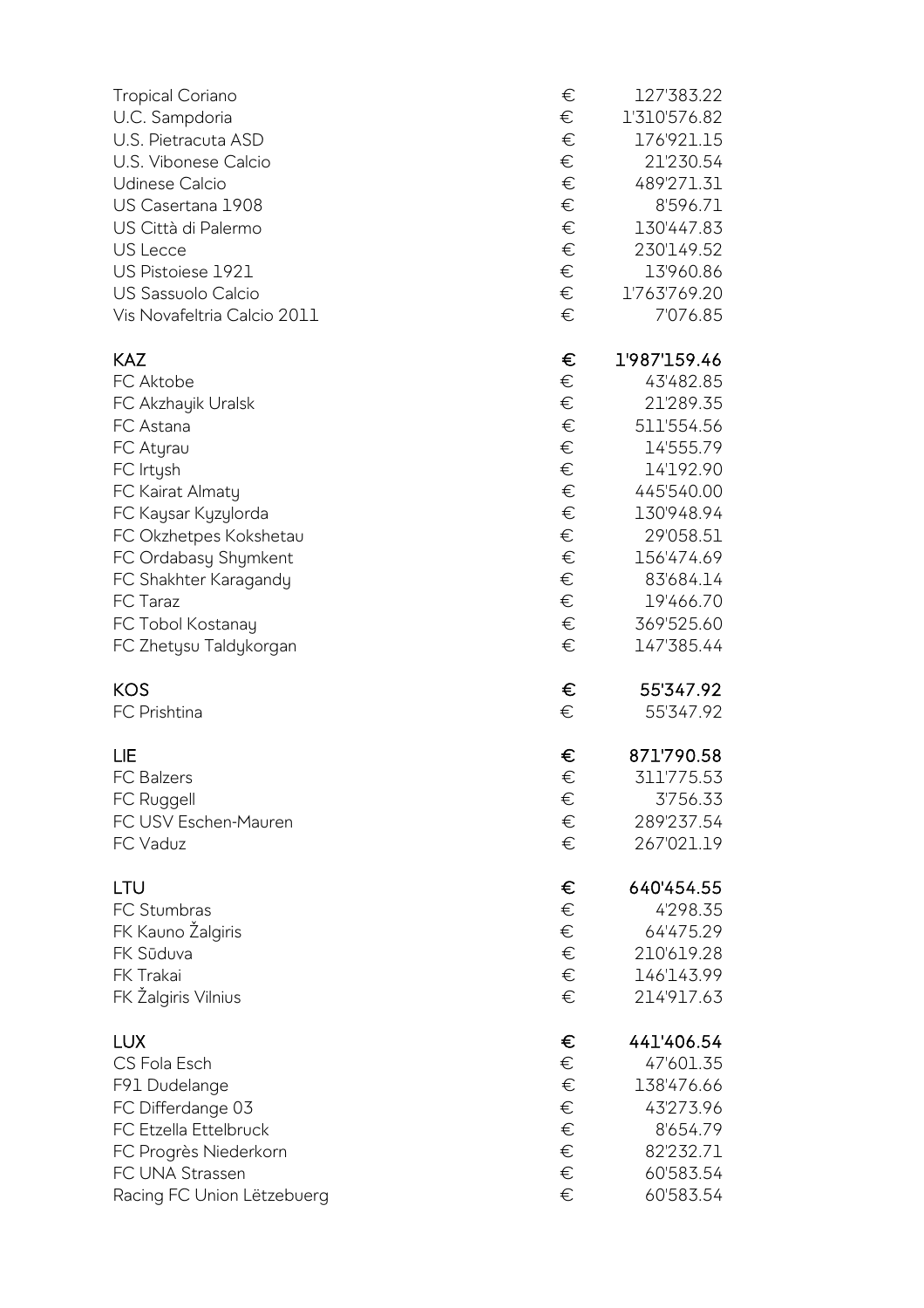| <b>LVA</b><br>FK Liepāja<br>FK Spartaks Jūrmala<br>FK Valmiera<br>FK Ventspils<br>Riga FC<br>Rīgas FS | €<br>€<br>€<br>€<br>€<br>€<br>€ | 824'095.47<br>128'095.91<br>28'385.80<br>42'578.70<br>63'868.04<br>280'309.75<br>280'857.28 |
|-------------------------------------------------------------------------------------------------------|---------------------------------|---------------------------------------------------------------------------------------------|
| <b>MDA</b>                                                                                            | €                               | 678'277.64                                                                                  |
| Clubul Sportiv Petrocub                                                                               | €                               | 94'011.68                                                                                   |
| FC Dinamo-Auto Tiraspol                                                                               | €                               | 19'585.77                                                                                   |
| FC Milsami Orhei                                                                                      | €                               | 113'597.44                                                                                  |
| FC Petrocub-Hincesti                                                                                  | €                               | 3'917.15                                                                                    |
| FC Sfintul Gheorghe Suruceni                                                                          | €                               | 94'011.68                                                                                   |
| FC Sheriff Tiraspol                                                                                   | €                               | 255'225.10                                                                                  |
| FC Speranța Nisporeni                                                                                 | €                               | 58'757.30                                                                                   |
| FC Zimbru Chişinău                                                                                    | €                               | 39'171.53                                                                                   |
| <b>MKD</b>                                                                                            | €                               | 419'946.38                                                                                  |
| Akademija Pandev                                                                                      | €                               | 80'745.10                                                                                   |
| FK Rabotnicki                                                                                         | €                               | 80'745.10                                                                                   |
| <b>FK Sileks</b>                                                                                      | €                               | 3'548.22                                                                                    |
| FK Vardar                                                                                             | €                               | 85'457.24                                                                                   |
| KF Shkëndija                                                                                          | €                               | 169'450.71                                                                                  |
| <b>MLT</b>                                                                                            | €                               | 1'172'712.41                                                                                |
| <b>Balzan FC</b>                                                                                      | €                               | 115'177.11                                                                                  |
| Birkirkara FC                                                                                         | €                               | 125'647.76                                                                                  |
| Floriana FC                                                                                           | €                               | 55'843.45                                                                                   |
| <b>Gzira United FC</b>                                                                                | €                               | 150'079.27                                                                                  |
| Hamrun Spartans FC                                                                                    | €                               | 55'843.45                                                                                   |
| Hibernians FC                                                                                         | €                               | 254'785.73                                                                                  |
| Mosta FC                                                                                              | €                               | 13'960.86                                                                                   |
| Pietà Hotspurs FC                                                                                     | €                               | 6'980.43                                                                                    |
| Senglea Athletic FC                                                                                   | €                               | 3'490.22                                                                                    |
| Sliema Wanderers FC                                                                                   | €                               | 48'863.02                                                                                   |
| Valletta FC                                                                                           | $\in$                           | 314'119.40                                                                                  |
| Victoria Hotspurs FC                                                                                  | €                               | 27'921.72                                                                                   |
| <b>MNE</b>                                                                                            | €                               | 251'932.70                                                                                  |
| FK Budućnost Podgorica                                                                                | €                               | 78'157.16                                                                                   |
| FK Sutjeska                                                                                           | €                               | 52'104.78                                                                                   |
| FK Zeta                                                                                               | €                               | 78'250.11                                                                                   |
| <b>OFK Titograd</b>                                                                                   | €                               | 43'420.65                                                                                   |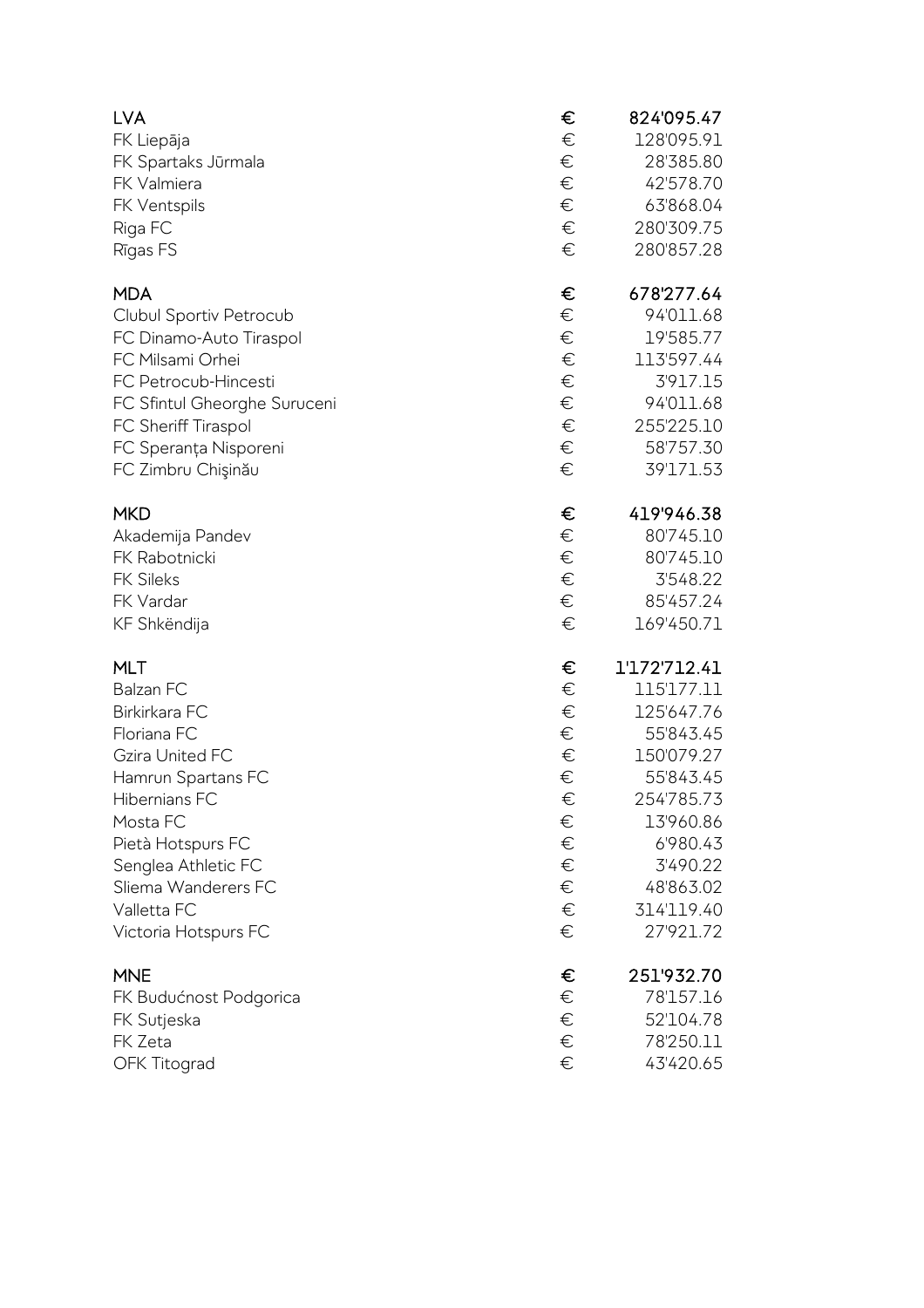| <b>NED</b>                | €     | 5'464'738.85 |
|---------------------------|-------|--------------|
| ADO Den Haag              | €     | 4'028.02     |
| AFC Ajax                  | €     | 1'511'944.65 |
| AZ Alkmaar                | €     | 952'973.91   |
| FC Den Bosch              | €     | 67'112.27    |
| FC Groningen              | $\in$ | 220'027.50   |
| FC Twente                 | €     | 67'255.80    |
| FC Utrecht                | $\in$ | 4'640.97     |
| Feyenoord                 | $\in$ | 735'005.42   |
| Heracles Almelo           | $\in$ | 7'277.89     |
| NAC Breda                 | €     | 12'277.08    |
| <b>PEC Zwolle</b>         | $\in$ | 225'751.35   |
| PSV Eindhoven             | $\in$ | 1'231'310.53 |
| SC Cambuur Leeuwarden     | $\in$ | 24'837.57    |
| <b>SC Fortuna Sittard</b> | €     | 90'453.45    |
| sc Heerenveen             | €     | 47'441.08    |
| Sparta Rotterdam          | €     | 31'861.24    |
| Vitesse Arnhem            | $\in$ | 139'768.63   |
| Willem II                 | €     | 90'771.47    |
| <b>NIR</b>                | €     | 16'061.56    |
| Linfield FC               | €     | 16'061.56    |
| <b>NOR</b>                | €     | 978'461.40   |
| Aalesunds FK              | €     | 18'456.90    |
| Bryne FK                  | €     | 56'344.97    |
| Ham-Kam Fotball           | €     | 22'537.99    |
| <b>IK Start</b>           | $\in$ | 23'720.54    |
| Kristiansund BK           | $\in$ | 56'978.90    |
| Lillestrøm SK             | $\in$ | 24'554.17    |
| Molde Fotballklubb        | €     | 13'922.92    |
| Odds Ballklubb            | €     | 71'806.20    |
| Rosenborg BK              | €     | 159'374.69   |
| Sandefjord Fotball        | €     | 70'216.23    |
| Sandnes Ulf               | €     | 15'025.33    |
| Sarpsborg 08              | €     | 40'615.72    |
| SK Brann                  | $\in$ | 226'890.09   |
| Sogndal IL                | €     | 20'461.81    |
| Stabæk Fotball            | $\in$ | 12'277.08    |
| Strømsgodset Toppfotball  | €     | 3'480.73     |
| Tromsø <sub>IL</sub>      | €     | 76'931.48    |
| Vålerenga Fotball         | €     | 42'717.36    |
| Viking FK                 | €     | 22'148.28    |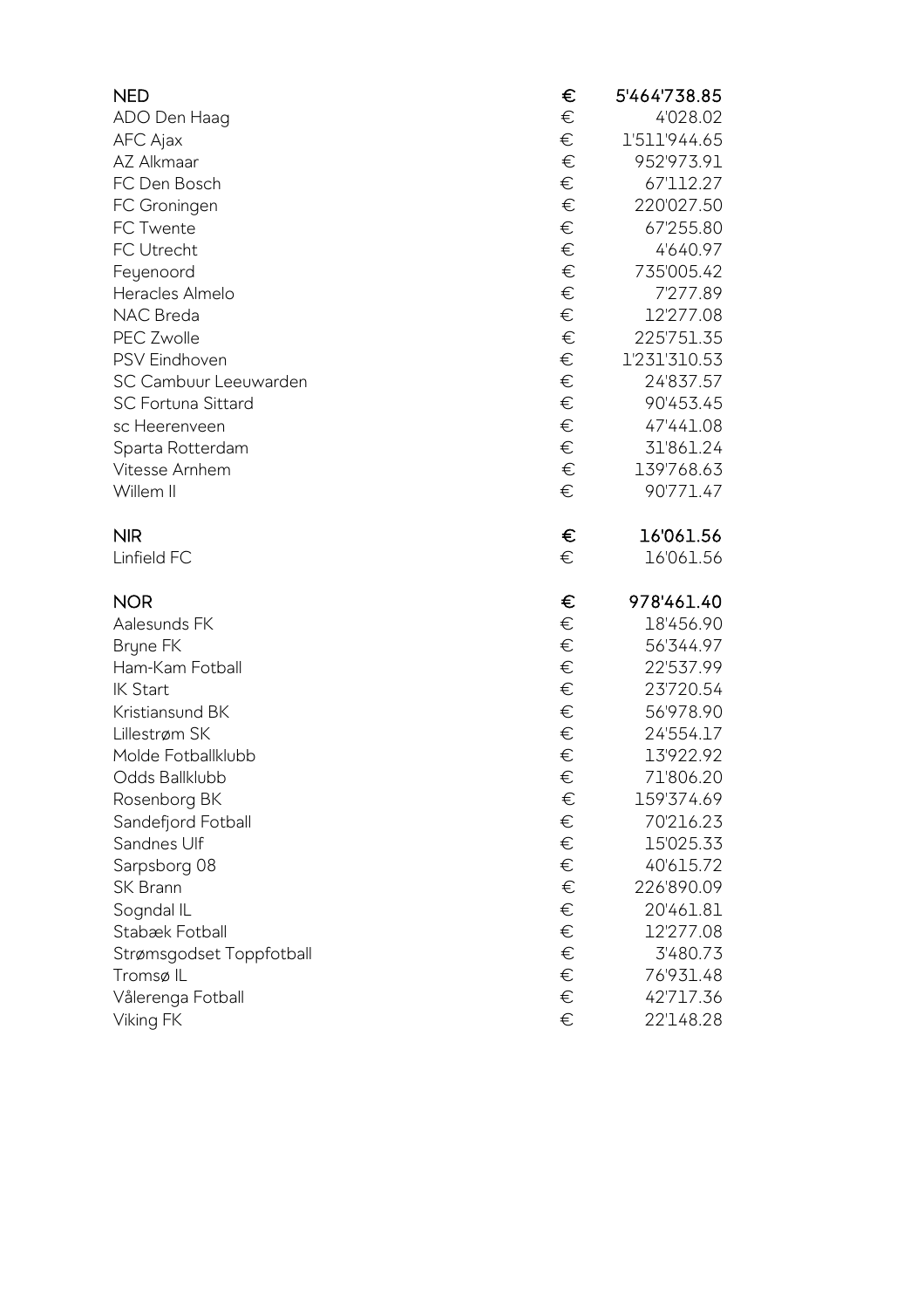| <b>POL</b>                         | €     | 1'760'178.02 |
|------------------------------------|-------|--------------|
| Arka Gdynia                        | €     | 68'796.73    |
| <b>GKS Piast Gliwice</b>           | €     | 46'450.05    |
| GKS Tychy                          | €     | 20'461.81    |
| Górnik Zabrze                      | €     | 22'871.99    |
| Jagiellonia Białystok              | €     | 106'273.05   |
| KKS Lech Poznań                    | €     | 218'028.42   |
| Korona Kielce                      | €     | 88'849.79    |
| Lechia Gdańsk                      | €     | 124'224.41   |
| Legia Warszawa                     | €     | 405'088.41   |
| <b>LKS Nieciecza</b>               | €     | 46'126.92    |
| Miedz Legnica                      | €     | 148'608.58   |
| MKS Cracovia Kraków                | €     | 32'407.70    |
| Pogoń Szczecin.                    | €     | 101'072.37   |
| RKS Rakow Czestochowa              | €     | 62'428.54    |
| TS Podbeskidzie Bielsko-Biala      | €     | 35'482.25    |
| Warta Poznan                       | €     | 62'428.54    |
| Wisła Kraków                       | €     | 49'899.28    |
| Wisła Płock SA                     | €     | 80'234.17    |
| WKS Śląsk Wrocław                  | €     | 21'289.35    |
| Zagłębie Lubin                     | €     | 19'155.65    |
| <b>POR</b>                         | €     | 2'015'800.82 |
| C.D. Tondela                       | €     | 12'160.53    |
| <b>CD</b> Nacional                 | $\in$ | 3'893.34     |
| CD Santa Clara                     | $\in$ | 4'558.40     |
| <b>Estoril Praia</b>               | €     | 8'081.45     |
| FC Famalicão                       | €     | 30'394.45    |
| FC Porto                           | €     | 405'194.21   |
| Futebol Clube de Paços de Ferreira | €     | 35'872.23    |
| <b>GD Chaves</b>                   | €     | 43'572.64    |
| Gil Vicente FC                     | €     | 14'937.72    |
| SC Braga                           | €     | 16'214.04    |
| <b>SC Olhanense</b>                | €     | 34'902.16    |
| SL Benfica                         | €     | 844'557.12   |
| Sporting Clube de Portugal         | €     | 526'398.67   |
| União UD Leiria                    | $\in$ | 3'917.15     |
| Vitória FC                         | €     | 31'146.73    |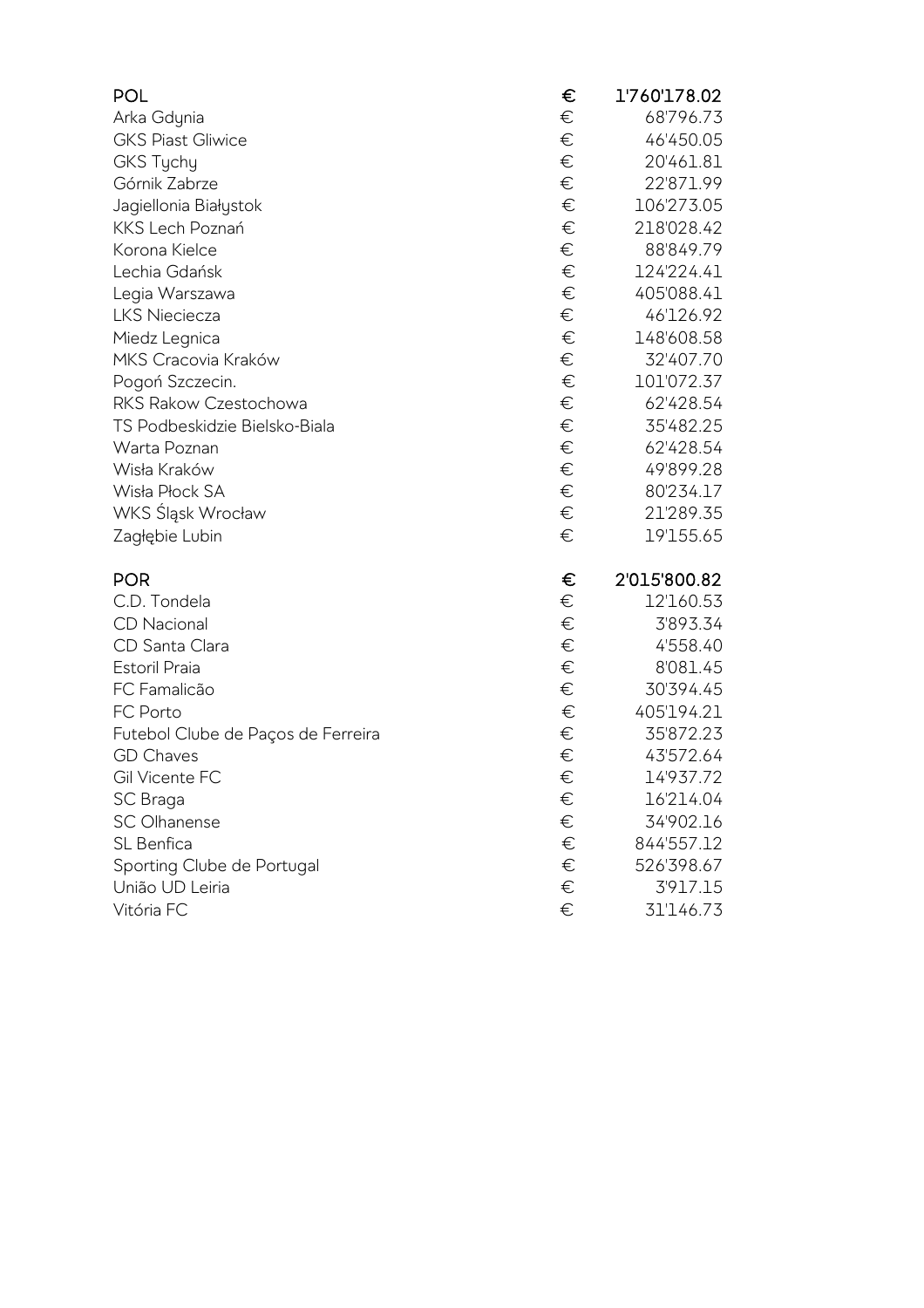| <b>ROU</b>                    | €     | 743'465.24   |
|-------------------------------|-------|--------------|
| ACS Sepsi OSK Sfântu Gheorghe | €     | 25'101.73    |
| CFR 1907 Cluj                 | €     | 163'969.33   |
| Chindia Targoviste            | €     | 7'834.31     |
| FC Academica Clinceni         | €     | 15'668.61    |
| FC Astra                      | €     | 107'715.77   |
| FC Dinamo 1948                | €     | 86'838.84    |
| FC Hermannstadt               | €     | 28'896.23    |
| FC Politehnica laşi           | €     | 7'834.31     |
| FC Universitatea Cluj         | $\in$ | 7'834.31     |
| <b>FC Viitorul</b>            | €     | 72'115.53    |
| FC Voluntari                  | €     | 19'585.77    |
| Fotbal Club FCSB              | €     | 82'718.10    |
| Universitatea Craiova         | €     | 117'352.41   |
| <b>RUS</b>                    | €     | 7'524'352.02 |
| ANO RFC Akhmat                | €     | 287'653.48   |
| FC Anji Makhachkala           | €     | 4'040.72     |
| FC Arsenal Tula               | €     | 163'984.89   |
| FC Dynamo Moscow              | €     | 508'141.23   |
| FC Krasnodar                  | €     | 1'072'401.49 |
| FC Krylya Sovetov Samara      | €     | 124'027.58   |
| FC Lokomotiv Moskva           | €     | 962'807.07   |
| FC Orenburg                   | €     | 53'221.85    |
| <b>FC Rostov</b>              | €     | 260'521.03   |
| FC Rubin                      | €     | 351'233.01   |
| FC Sibir Novosibirsk          | €     | 23'502.92    |
| FC Sochi                      | €     | 124'857.08   |
| FC Spartak Moskva             | €     | 1'051'079.47 |
| FC Tom' Tomsk                 | $\in$ | 8'596.71     |
| FC Ufa                        | €     | 254'206.05   |
| FC Ural Ekaterinburg          | $\in$ | 124'414.25   |
| FC Yenisey Krasnoyarsk        | €     | 56'183.96    |
| Football Club Zenit           | €     | 1'225'977.15 |
| PFC CSKA Moskva               | €     | 719'382.78   |
| PFC Sochi                     | €     | 121'508.52   |
| <b>SC Rotor Volgograd</b>     | €     | 11'680.02    |
| <b>SKA Khabarovsk</b>         | €     | 14'930.76    |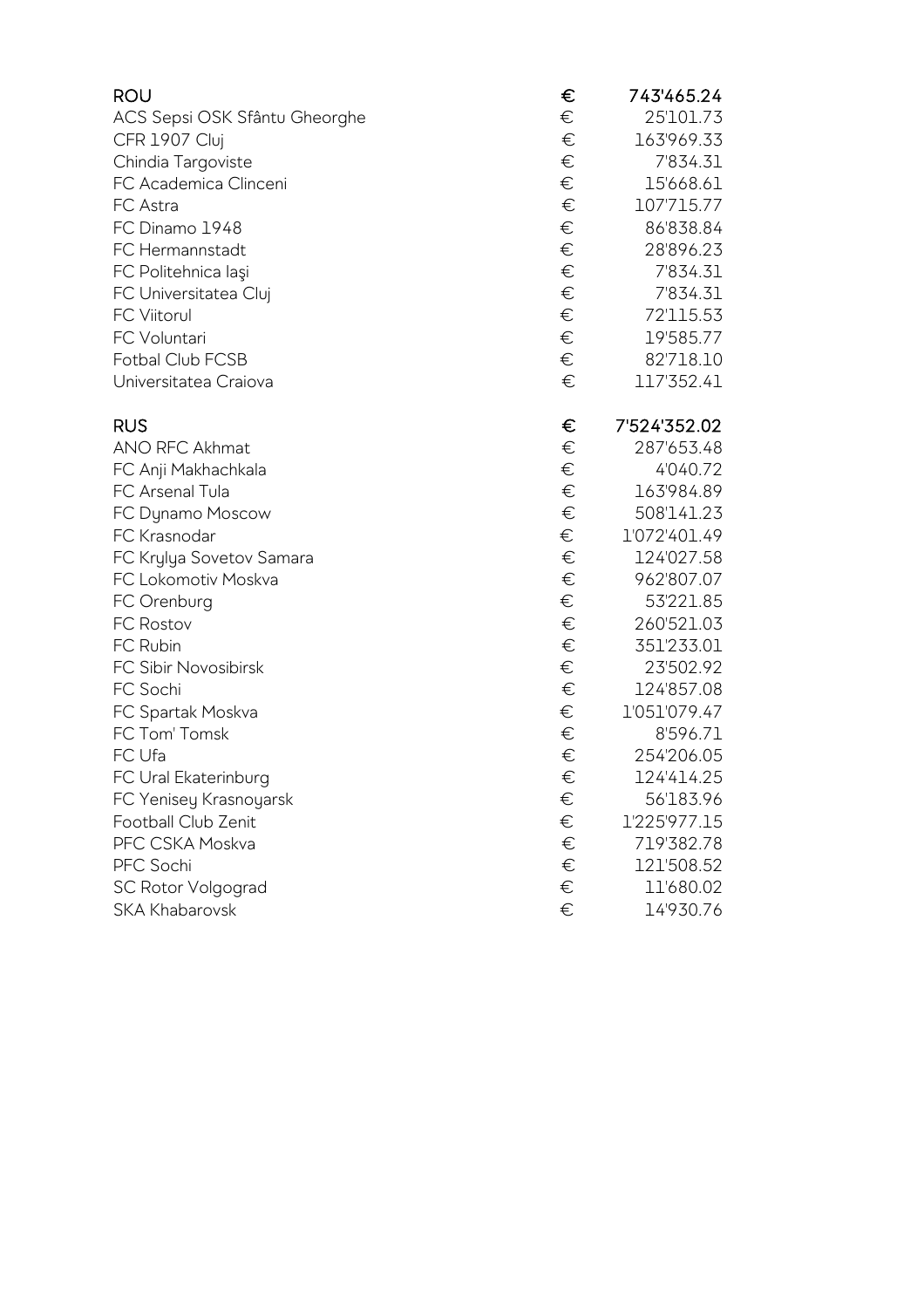| SCO                    | € | 3'193'712.49 |
|------------------------|---|--------------|
| Aberdeen FC            | € | 135'459.63   |
| Celtic FC              | € | 1'027'336.83 |
| Dundee FC              | € | 15'386.30    |
| Dundee United FC       | € | 28'924.10    |
| Falkirk FC             | € | 30'088.47    |
| Heart of Midlothian FC | € | 271'808.20   |
| Hibernian FC           | € | 241'485.52   |
| Kilmarnock FC          | € | 123'616.62   |
| Livingston FC          | € | 23'710.08    |
| Motherwell FC          | € | 320'520.90   |
| Partick Thistle FC     | € | 12'046.17    |
| Rangers FC             | € | 934'914.07   |
| St Johnstone FC        | € | 28'415.61    |
| <b>SMR</b>             | € | 597'993.47   |
| A.C. Libertas          | € | 215'843.80   |
| Domagnano FC           | € | 35'384.23    |
| FC Fiorentino          | € | 7'076.85     |
| S.S. Cosmos            | € | 3'538.42     |
| S.S. Folgore           | € | 56'614.77    |
| S.S. Pennarossa        | € | 21'230.54    |
| S.S. Tre Fiori F.C.    | € | 56'614.77    |
| <b>SC Faetano</b>      | € | 38'922.65    |
| SP La Fiorita          | € | 53'076.34    |
| SP Tre Penne           | € | 109'691.11   |
| <b>SRB</b>             | € | 548'395.83   |
| FK Crvena zvezda       | € | 117'959.42   |
| FK Čukarički doo       | € | 91'183.36    |
| FK Partizan            | € | 273'251.04   |
| FK Radnik              | € | 25'328.71    |
| FK Vojvodina           | € | 14'883.18    |
| FK Voždovac            | € | 12'895.06    |
| FK Zemun               | € | 12'895.06    |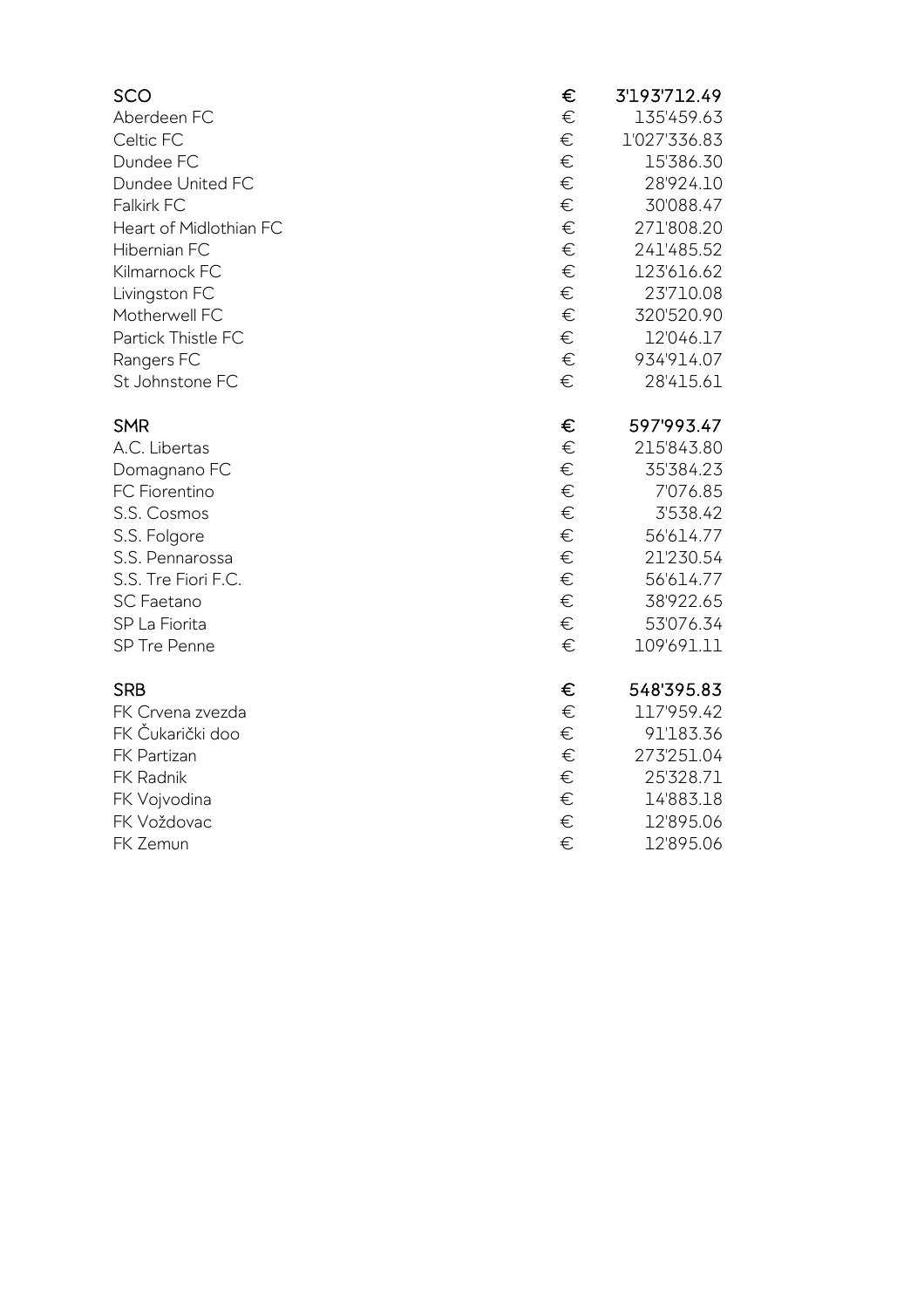| SUI                         | €     | 2'400'358.03 |
|-----------------------------|-------|--------------|
| <b>BSC Young Boys</b>       | €     | 320'796.91   |
| FC Basel 1893               | €     | 596'714.28   |
| FC Chiasso                  | $\in$ | 7'834.31     |
| FC Chur 97                  | €     | 22'537.99    |
| FC Konolfingen              | €     | 48'832.31    |
| FC Linth 04                 | €     | 45'075.98    |
| FC Lugano                   | €     | 215'037.63   |
| FC Luzern                   | €     | 297'667.81   |
| FC Münsingen                | €     | 18'781.66    |
| FC Rapperswil-Jona          | €     | 26'294.32    |
| FC Red Star Zürich          | €     | 22'537.99    |
| FC Sion                     | €     | 85'366.11    |
| FC St.Gallen 1879           | €     | 8'158.66     |
| FC Thun                     | €     | 56'344.97    |
| FC Zürich                   | €     | 417'495.09   |
| Grasshopper Club Zürich     | €     | 124'766.71   |
| Neuchâtel Xamax FCS         | €     | 86'115.31    |
| <b>SVK</b>                  | €     | 667'630.72   |
| Dunajská Streda             | €     | 59'455.75    |
| FC DAC 1904 Dunajská Streda | €     | 91'965.96    |
| FC Spartak Trnava           | €     | 89'222.01    |
| MFK Ružomberok              | €     | 113'305.28   |
| MŠK Žilina                  | €     | 45'583.95    |
| ŠK Slovan Bratislava        | €     | 246'808.41   |
| ŠKF Sereď                   | €     | 21'289.35    |
| <b>SVN</b>                  | €     | 311'208.12   |
| <b>ND</b> Gorica            | €     | 10'947.94    |
| NK Celje                    | €     | 14'597.25    |
| NK Domžale                  | €     | 36'831.25    |
| NK Maribor                  | €     | 148'167.23   |
| NK Olimpija Ljubljana       | €     | 100'664.45   |
| <b>SWE</b>                  | €     | 2'011'624.93 |
| AIK                         | €     | 523'517.04   |
| Athletic FC Eskilstuna      | €     | 27'673.96    |
| <b>BK Häcken</b>            | €     | 186'402.26   |
| Dalkurd FF                  | €     | 23'079.44    |
| Djurgårdens IF FF           | €     | 151'631.93   |
| Hammarby IF                 | €     | 36'185.41    |
| Helsingborgs IF             | €     | 211'345.65   |
| IF Elfsborg                 | €     | 77'292.48    |
| <b>IFK Göteborg</b>         | €     | 188'192.41   |
| <b>IFK Norrköping FK</b>    | €     | 166'860.67   |
| Kalmar FF                   | €     | 31'627.38    |
| Malmö FF                    | €     | 341'657.41   |
| Örebro SK                   | €     | 46'158.89    |